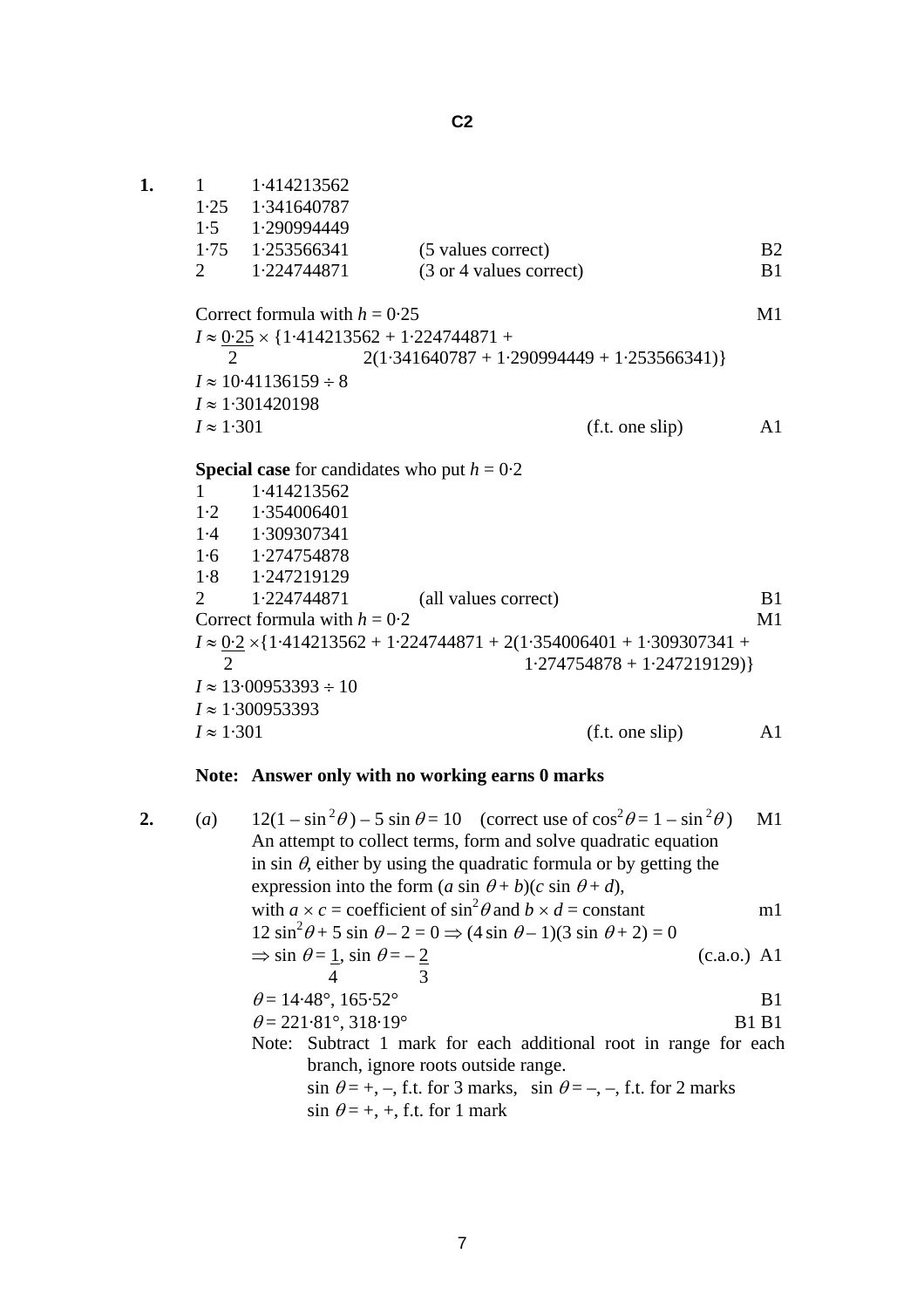| (b) | $2x = -58^{\circ}, 122^{\circ}, 302^{\circ}$                      | (at least one value) | B1    |
|-----|-------------------------------------------------------------------|----------------------|-------|
|     | $x = 61^{\circ}, 151^{\circ}$                                     | (both values)        | - B 1 |
|     | Note: Subtract a maximum of 1 mark for additional roots in range, |                      |       |
|     | ignore roots outside range.                                       |                      |       |

(c) 
$$
\sin \phi + 2 \sin \phi \cos \phi = 0
$$
 or  $\tan \phi + 2 \tan \phi \cos \phi = 0$   
or  $\sin \phi \left( \frac{1}{\cos \phi} + 2 \right) = 0$  M1

 $\sin \phi = 0$  (or tan  $\phi = 0$ ),  $\cos \phi = -1$  (both values) A1 2

$$
\phi = 0^{\circ}, 180^{\circ} \tag{both values} \tag{A1}
$$

$$
\phi = 120^{\circ}
$$
 A1

Note: Subtract a maximum of 1 mark for each additional root in range for each branch, ignore roots outside range.

## **Special Case:**

No factorisation but division throughout by sin  $\phi$  (or tan  $\phi$ ) to yield  $1 + 2 \cos \phi = 0$  (or equivalent) M1  $\phi = 120^\circ$  A1

| 3. | $\left(a\right)$ | $1 \times AC \times 11 \times \sin 110^\circ = 31$                       |                                                                         |                |
|----|------------------|--------------------------------------------------------------------------|-------------------------------------------------------------------------|----------------|
|    |                  |                                                                          | (substituting the correct values in the                                 |                |
|    |                  |                                                                          | correct places in the area formula)                                     | M1             |
|    |                  | $AC = 5.998$ $(AC = 6)$                                                  |                                                                         | $\mathbf{A}$ 1 |
|    |                  | $BC^{2} = 6^{2} + 11^{2} - 2 \times 6 \times 11 \times \cos 110^{\circ}$ |                                                                         |                |
|    |                  |                                                                          | (substituting the correct values in the correct places in the cos rule, |                |
|    |                  |                                                                          | (f.t. candidate's value for $AC$ )                                      | M1             |
|    |                  | $BC = 14.22$                                                             | (f.t. candidate's value for $AC$ )                                      | A <sub>1</sub> |
|    |                  |                                                                          |                                                                         |                |
|    |                  |                                                                          |                                                                         |                |

(b) 
$$
\frac{\sin XZY}{2} = \frac{\sin 60^{\circ}}{2\sqrt{3} - 1}
$$
 (substituting the correct values in the  
correct places in the sine formula) M1  

$$
\frac{\sin XZY}{2\sqrt{3} - 1} = \frac{2 \times \sin 60^{\circ}}{2\sqrt{3} - 1}
$$

$$
\sin XZY = \frac{6 + \sqrt{3}}{11}
$$
 A1

4. 
$$
3 \times \frac{x^{3/2}}{3/2} - 6 \times \frac{x^{-3}}{-3} - x + c
$$
   
  $(-1 \text{ if no constant term present})$  B1, B1, B1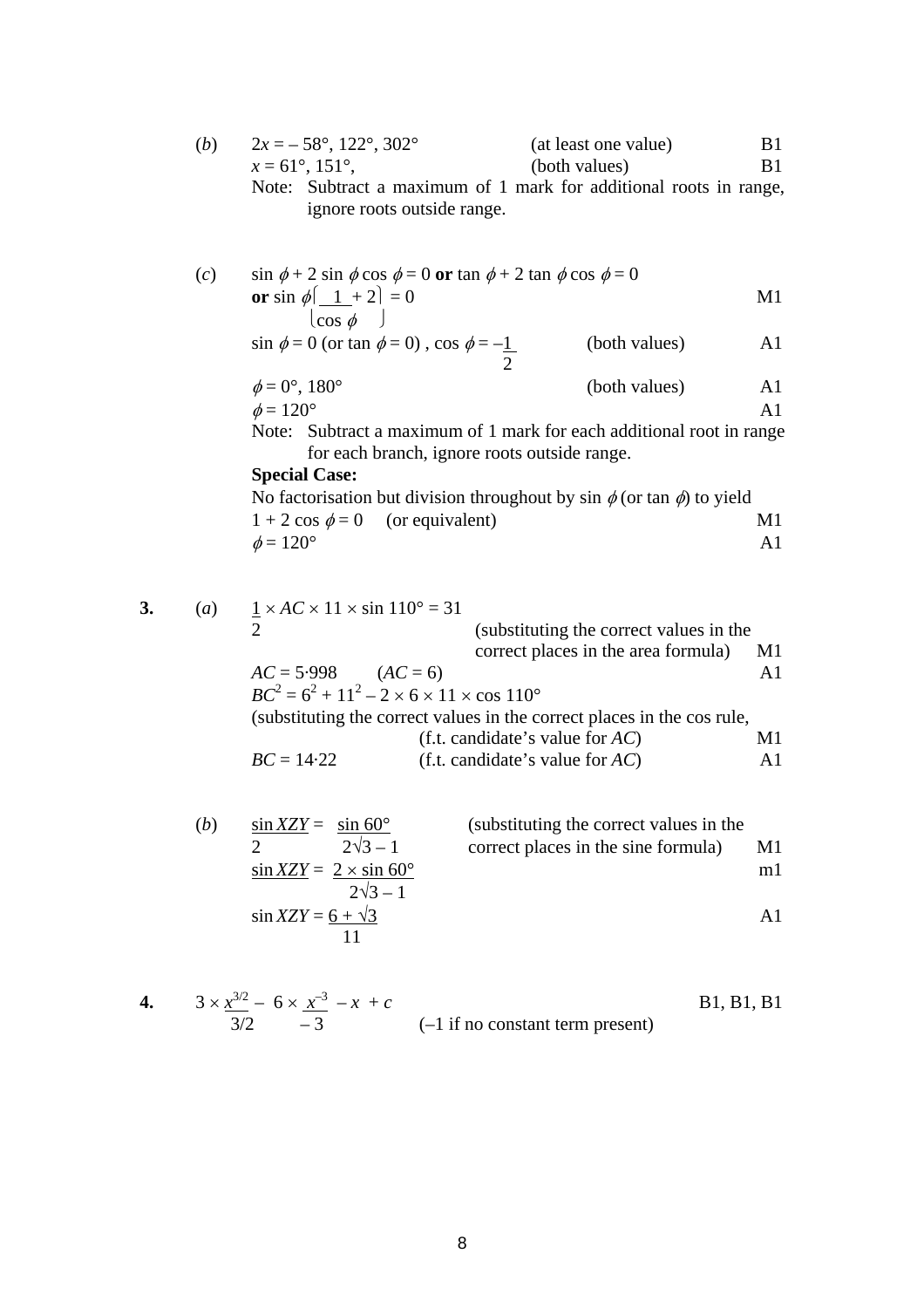5. (a) 
$$
S_n = a + [a + d] + ... + [a + (n-1)d]
$$
  
\n(a least 3 terms, one at each end) B1  
\n $S_n = [a + (n-1)d] + [a + (n-2)d] + ... + a$   
\nEither:  
\n $2S_n = [a + a + (n-1)d] + [a + a + (n-1)d] + ... + [a + a + (n-1)d]$   
\nOr  
\n $2S_n = [a + a + (n-1)d] +$  (n times) M1  
\n $2S_n = n[2a + (n-1)d]$  (conving)  
\nA1  
\n $S_n = n[2a + (n-1)d]$  (conving)  
\nA1  
\n $2$   
\nEither: Rewriting above equation in a form ready to be solved  
\n $2n^2 + 6n - 920 = 0$  or  $n^2 + 3n - 460 = 0$  or  $n(n + 3) = 460$   
\nor:  $n = 20$ ,  $n = -23$   
\n $n = 20$  (c.a.o.) A1  
\n(c)  $a + 4d = 9$   
\n $(a + 5d) + (a + 9d) = 42$   
\nA1 attempt to solve the candidate's two linear equations  
\nSimultaneously by eliminating one unknown  
\nA1  
\n $d = 4$  (c.a.o.) A1  
\n $d = 4$  (c.a.o.) A1  
\n $d = 4$  (c.a.o.) A1  
\n $d = 4$  (c.a.o.) A1

6. (a) 
$$
r = -0.6
$$
  
\n $S_{\infty} = \frac{40}{16.6 \text{ N}}$ 

$$
1 - (-0.6)
$$
  

$$
S_{\infty} = 25
$$
 (c.a.o.) A1

(b) (i) 
$$
ar^3 = 8
$$
  
\n $ar^2 + ar^3 + ar^4 = 28$   
\nAn attempt to solve these equations simultaneously by eliminating *a*  
\n $\frac{r^3}{r^2 + r^3 + r^4} = \frac{8}{28} \Rightarrow 2r^2 - 5r + 2 = 0$  (convincing) A1  
\n(ii)  $r = 0.5$  ( $r = 2$  discarded, c.a.o.)  
\nB1

$$
a = 64
$$
 (f.t. candidate's value for r, provided  $|r| < 1$ ) B1

7. Area = 
$$
\int_{1}^{3} (3x + x^3) dx
$$
 (use of integration)  
\n $\frac{3x^2}{2} + \frac{x^4}{4 \times 5}$  (correct integration)  
\nArea =  $(27/2 + 81/20) - (3/2 + 1/20)$  (an attempt to substitute limits)  
\n $\frac{1}{2}$ 

 $\overline{7}$ .

$$
Area = 16
$$
 (c.a.o.) A1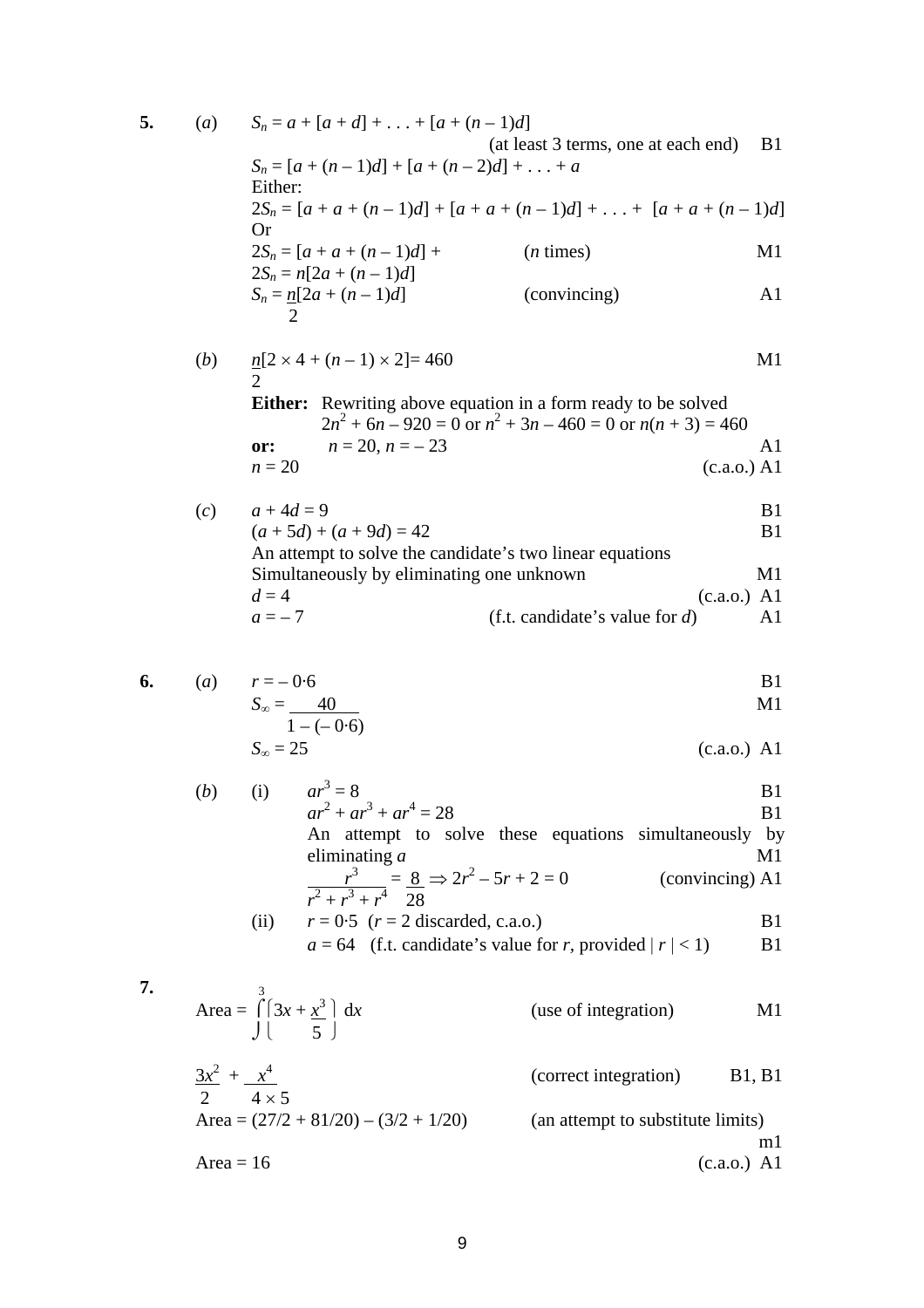| 8. | a) | Let $p = log_a x$                         |                                         |  |
|----|----|-------------------------------------------|-----------------------------------------|--|
|    |    | Then $x = a^p$                            | (relationship between log and power) B1 |  |
|    |    | $x^n \equiv a^{pn}$                       | (the laws of indices)                   |  |
|    |    | $log_a x^n = pn$                          | (relationship between log and power)    |  |
|    |    | $\therefore \log_a x^n = pn = n \log_a x$ | (convincing)                            |  |

## (*b*) **Either:**

 $(2y-1) \log_{10} 6 = \log_{10} 4$ (taking logs on both sides and using the power law) M1  $y = log_{10} 4 + log_{10} 6$  A1  $y = 0.887$ (f.t. one slip, see below) A1

## **Or:**

$$
2y - 1 = \log_6 4
$$
 (rewriting as a log equation)  
\n
$$
y = \frac{\log_6 4 + 1}{2}
$$

$$
y = 0.887
$$
 (f.t. one slip, see below)  
Note: an answer of  $y = -0.113$  from  $y = \frac{\log_{10} 4 - \log_{10} 6}{2 \log_{10} 6}$   
earns M1 A0 A1

an answer of 
$$
y = 1.774
$$
 from  $y = \frac{\log_{10} 4 + \log_{10} 6}{\log_{10} 6}$ 

earns M1 A0 A1

(c) 
$$
\log_{a} 4 = \frac{1}{2} \Rightarrow 4 = a^{1/2}
$$
 (rewriting log equation as power equation)  
\n $a = 16$  A1